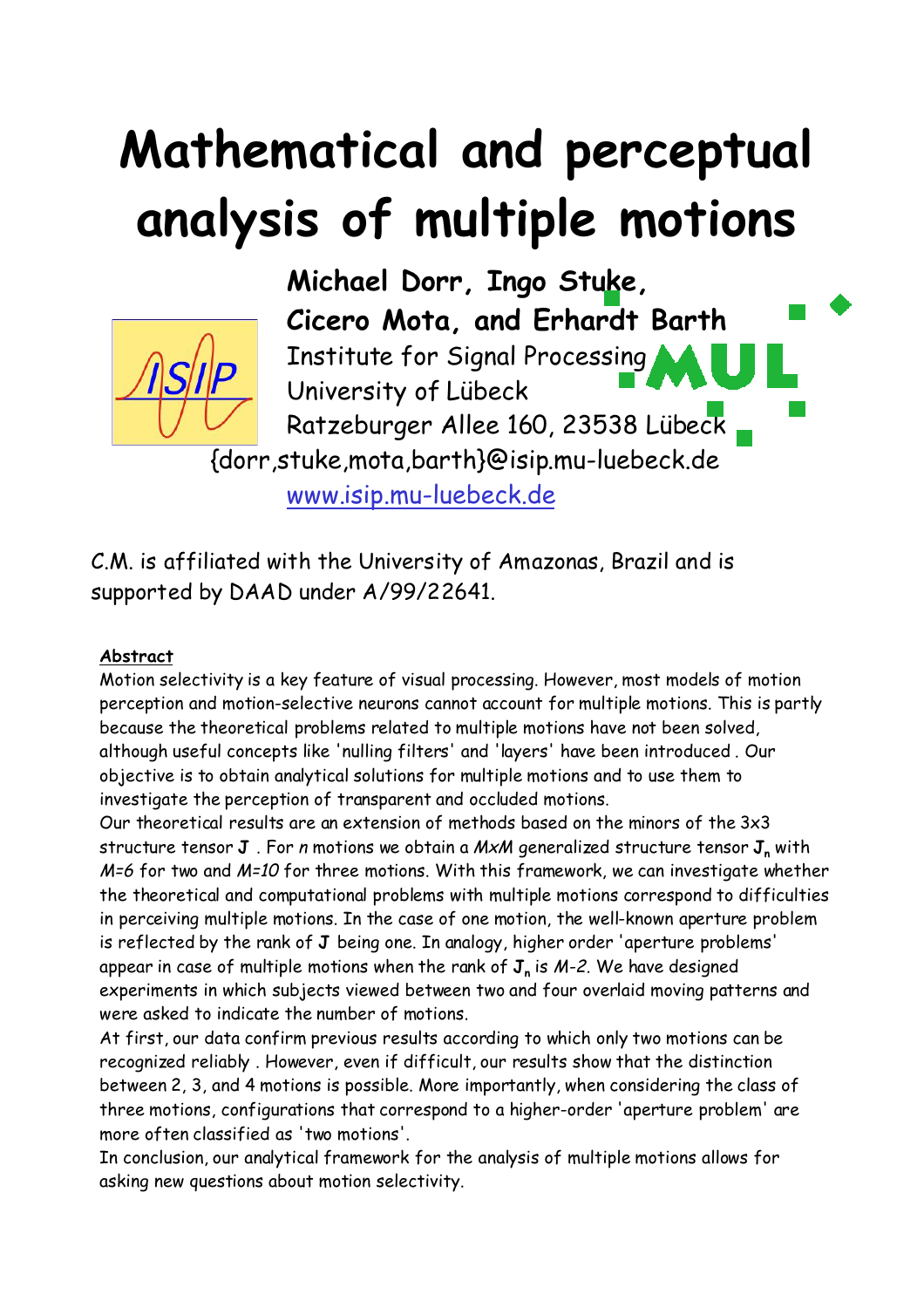## **Introduction**

- Multiple motions can occur due to transparencies and reflections and human observers are able to see multiple motions.
- However, Jeff Mulligan reported that "when the number of moving patterns is increased beyond two, subjects are no longer able to perceive all of the patterns simultaneously" (Mulligan, 1992).
- Based on new insights in the problem of estimating multiple motions, we have started to reinvestigate some issues related to the perception of multiple motions.
- The problem of estimating two motions has been first solved by resolving a six-dimensional eigensystem and a three-dimensional eigensystem to separate the motion vectors (Shizawa and Mase, 1990) . In our framework we do not need to solve such eigensystems and we can extend the method to more than two motions. The approach taken by the group at MIT (e.g., Wang and Adelson, 1994) is more general in that it treats the separation of motions into layers, but is also limited to the use of a discrete set of possible motions and a probabilistic procedure for finding the most likely motions out of the set.
- We can conclude that simple analytical solutions for multiple motions have not been proposed.

### **Intrinsic dimensionality in 3D**

 $f(x, y, t)$  image-sequence intensity

- 0: constant in all directions  $f(x, y, t) = const.$
- **1**: constant in 2 directions
- **2**: constant in one direction
- 3: no constant direction

 $f(x, y, t) = g(\xi)$  $f(x, y, t) = g(\xi, \zeta)$  $f(x, y, t) = g(\xi, \zeta, \tau)$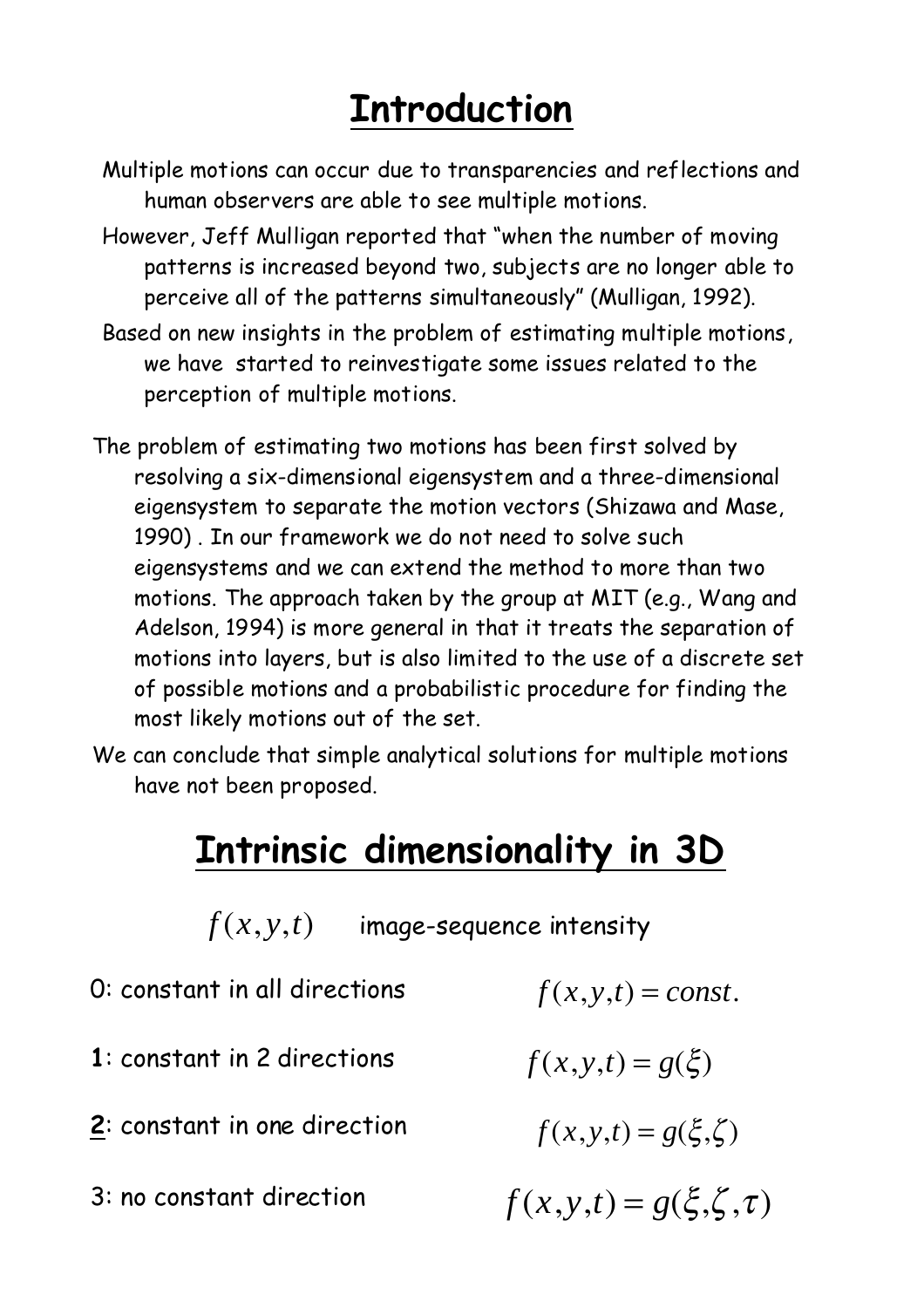#### **The structure tensor J**



*x* Gradient  $(f_x, f_y, f_t)$ 

$$
\mathbf{D}(x, y, t) = (f_x, f_y, f_t)^T (f_x, f_y, f_t)
$$

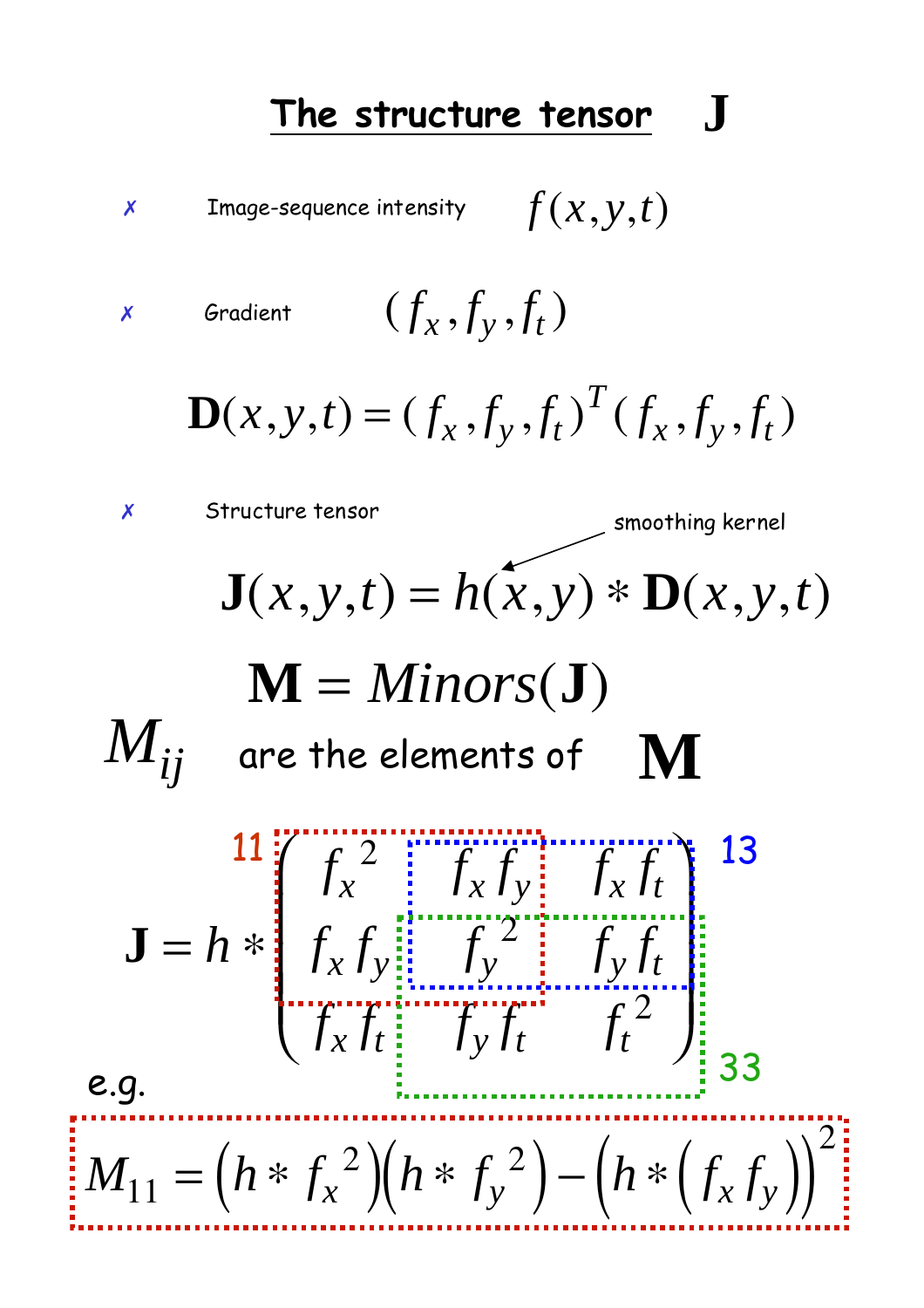## **Single motion from the minors of J**

Spatial patterns that move with constant velocity  $\mathbf{v} = (v_x, v_y)$ 

satisfy the constraint:

with

$$
v_x f_x + v_y f_y + f_t = \alpha(\mathbf{v}) f = \mathbf{V} \nabla f = 0
$$
  

$$
\mathbf{V} = (v_x, v_y, 1) \qquad \nabla f = (f_x, f_y, f_t)
$$

$$
f(x, y, t) = f(x - v_x t, y - v_y t) = f(\mathbf{x} - \mathbf{v}t)
$$

For the above pattern (rigid motion) one obtains (Barth, 2000):

$$
\begin{aligned} (M_{31}, -M_{21}) / M_{11} &= \mathbf{v} \\ (M_{23}, -M_{22}) / M_{12} &= \mathbf{v} \\ (M_{33}, -M_{23}) / M_{13} &= \mathbf{v} \end{aligned}
$$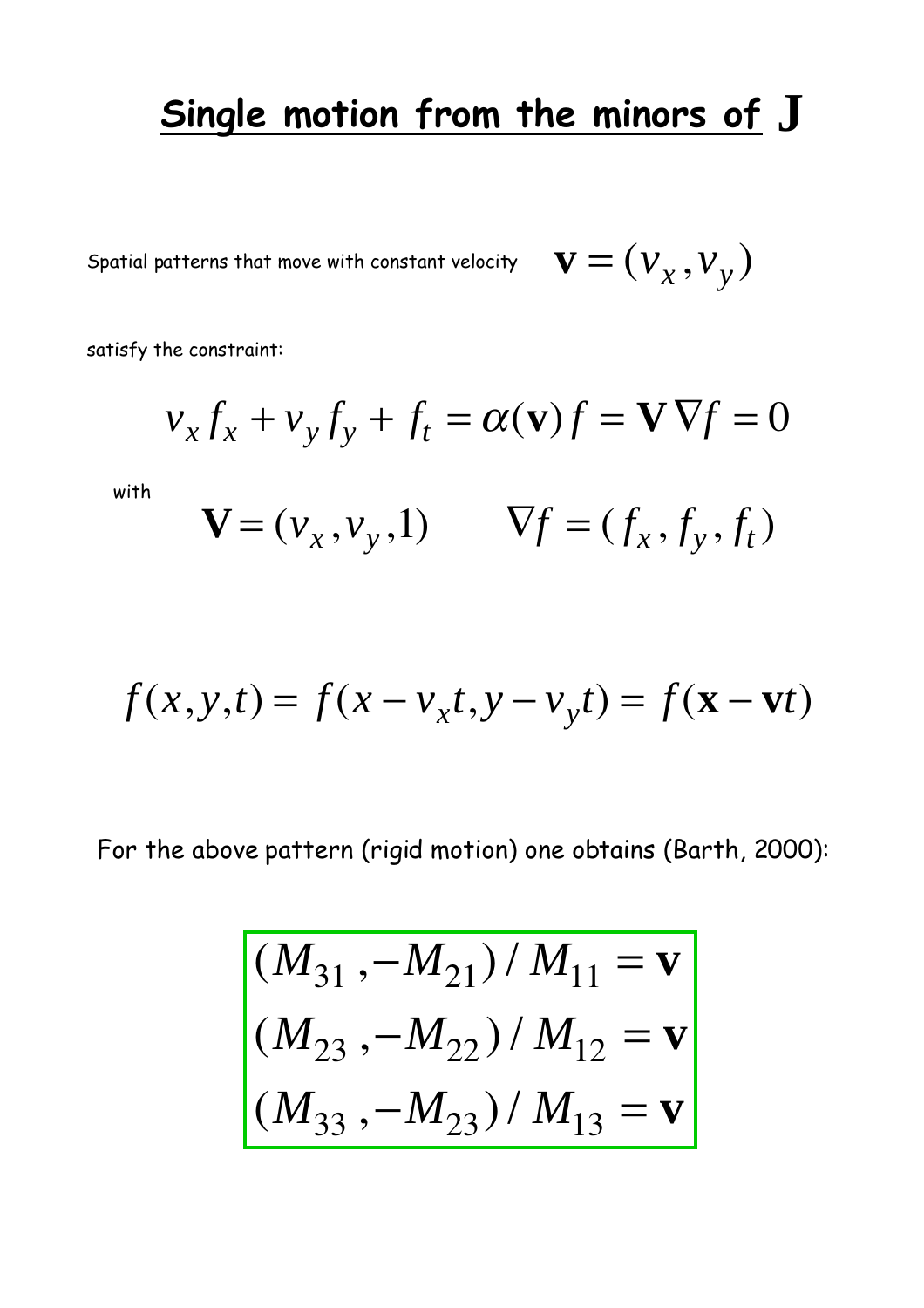## **Analytic solutions for multiple motions**

For additive multiple motions

$$
f(\mathbf{x},t) = f_1(\mathbf{x} - \mathbf{v}_1t) + ... + f_n(\mathbf{x} - \mathbf{v}_nt)
$$
  
\nwe have:  
\n
$$
\alpha(\mathbf{v}_1)... \alpha(\mathbf{v}_n)f = 0
$$
  
\n
$$
\mathbf{D}_n(x, y, t) = \mathbf{L}^T \mathbf{L} \qquad \mathbf{J}_n \mathbf{V}_n = 0
$$
  
\n
$$
\mathbf{L}_n
$$
 all partial derivatives of order not  $f$   
\n
$$
\mathbf{V}_n
$$
  
\nall coefficients of the algebraic expansion of  
\n
$$
\prod_{j=1}^n (v_{jx}dx + v_{jy}dy + dt)
$$
  
\n
$$
\mathbf{J}_n(x, y, t) = h * \mathbf{D}_n(x, y, t)
$$
  
\n
$$
\mathbf{V}_{ni} \propto (M_{im}, -M_{im-1}, ..., (-1)^m M_{i1})
$$

 $M_{ij}$  ,  $i=1,...,m$  are the minors of  $\quad \mathbf{J}_n$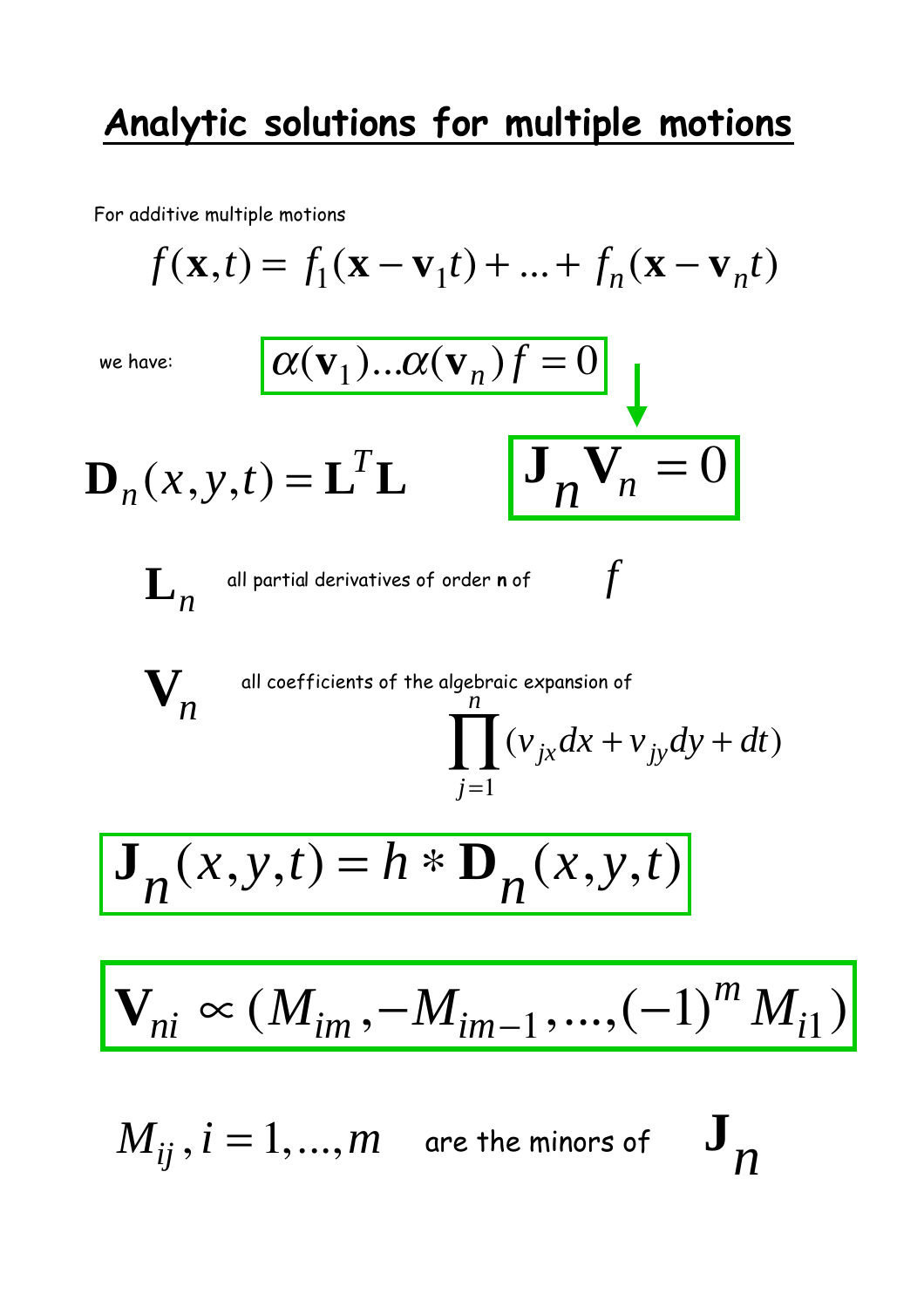## **Multiple-motion types**

| Pattern                 | Intrinsic      | Rank           | Rank           | Rank                    |  |
|-------------------------|----------------|----------------|----------------|-------------------------|--|
|                         | dim.           | $J_1$          | J <sub>2</sub> | $J_3$                   |  |
| uniform                 | $\mathsf{O}$   | $\mathsf{O}$   | $\overline{O}$ | $\mathbf 0$             |  |
| one 1D<br>motion        | $\mathbf{1}$   | $\mathbf{1}$   | $\mathbf{1}$   | $\mathbf{1}$            |  |
| two 1D<br>motions       | $\overline{c}$ | $\overline{2}$ | $\overline{c}$ | $\overline{2}$          |  |
| three 1D<br>motions     | 3              | 3              | 3              | 3                       |  |
| one 2D<br>motion        | $\overline{c}$ | $\overline{2}$ | 3              | 4                       |  |
| one $2D +$<br>one 1D m. | 3              | $\mathsf{3}$   | 4              | 5                       |  |
| two $1D +$<br>one 2D m. | 3              | 3              | 5              | 6                       |  |
| two 2D<br>motions       | 3              | 3              | 5              | $\overline{\mathbf{7}}$ |  |
| $two 2D +$<br>one 1D m. | 3              | 3              | 6              | 8                       |  |
| three 2D<br>motions     | 3              | 3              | 6              | 9                       |  |
| 3D noise<br>discont.    | 3              | 3              | 6              | 10                      |  |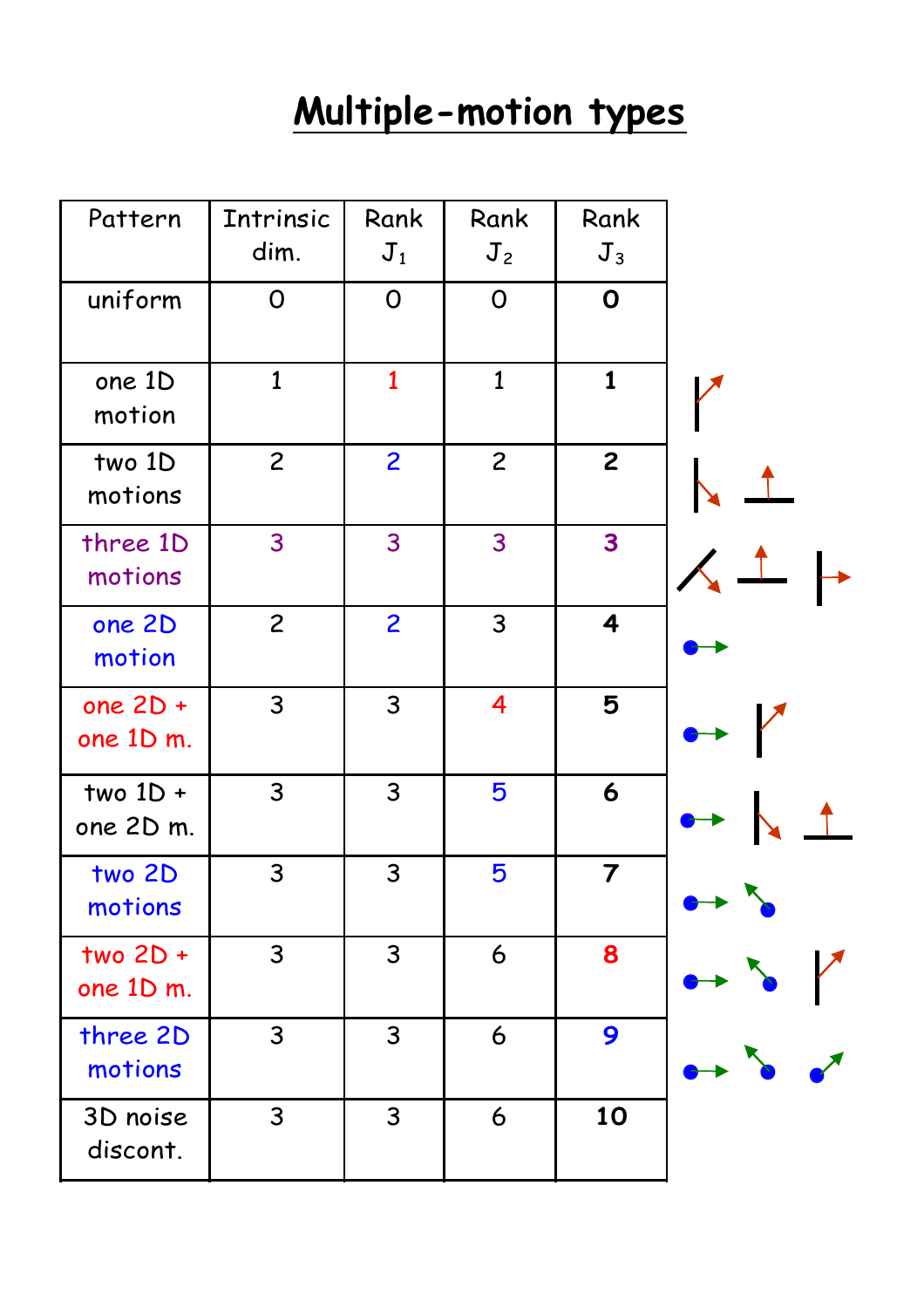## **Experimental results**

We created sets of randomly distributed grayscale dots that were translated with constant velocity for 50 frames. 2, 3, or 4 of these sets with different directions were then overlaid. The rate of non-zero pixels was always 10%, independent of the number of overlaid motions.

Subjects were presented the resulting movies (duration 666ms, visual angle 8deg) and asked to indicate the number of motions. Their choice was limited to 2 or 3, 3 or 4, or 2 to 5 motions in different experiments.

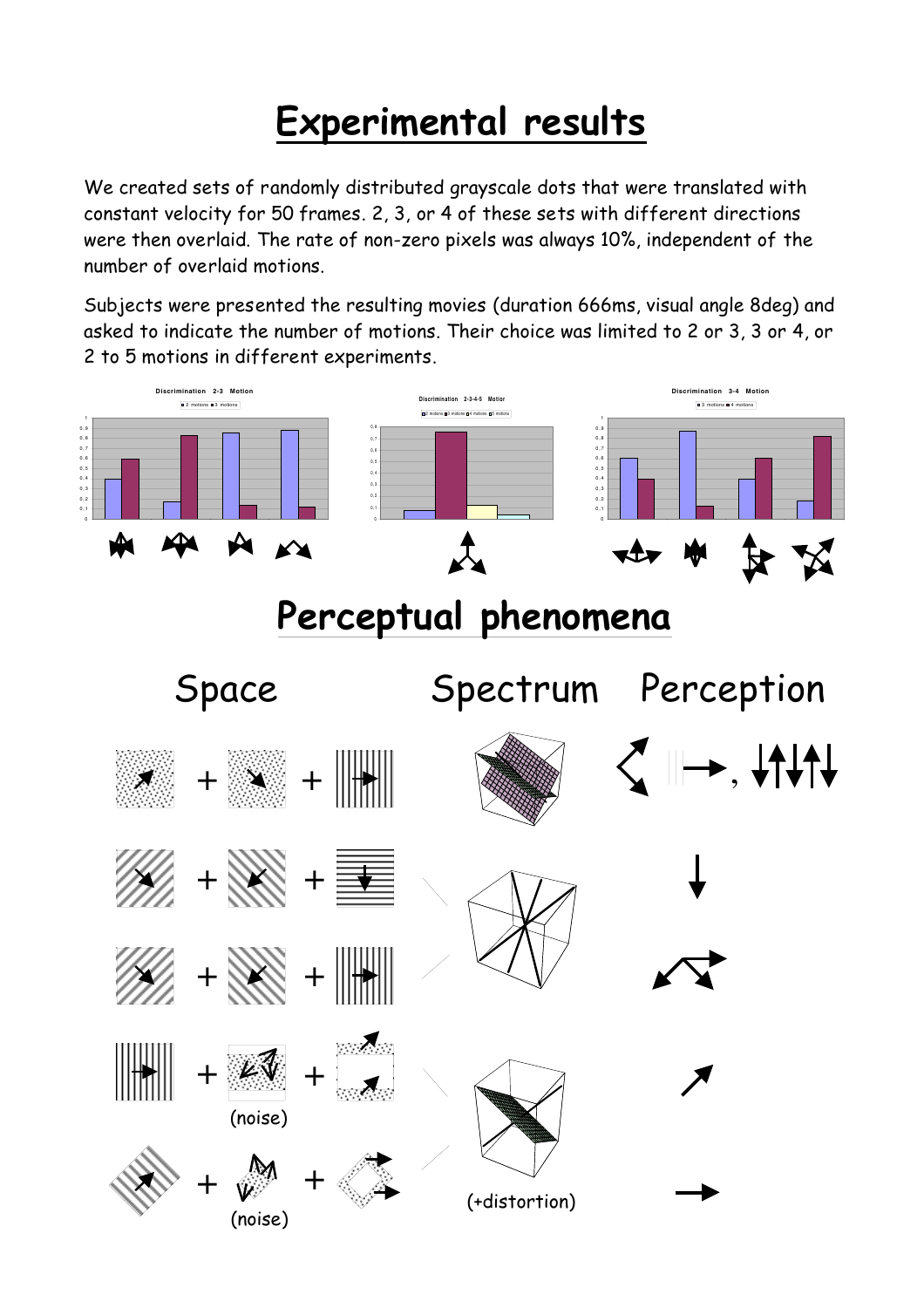## **Simulations**



#### Eigenvalues of  $J_3$  for different directional separations